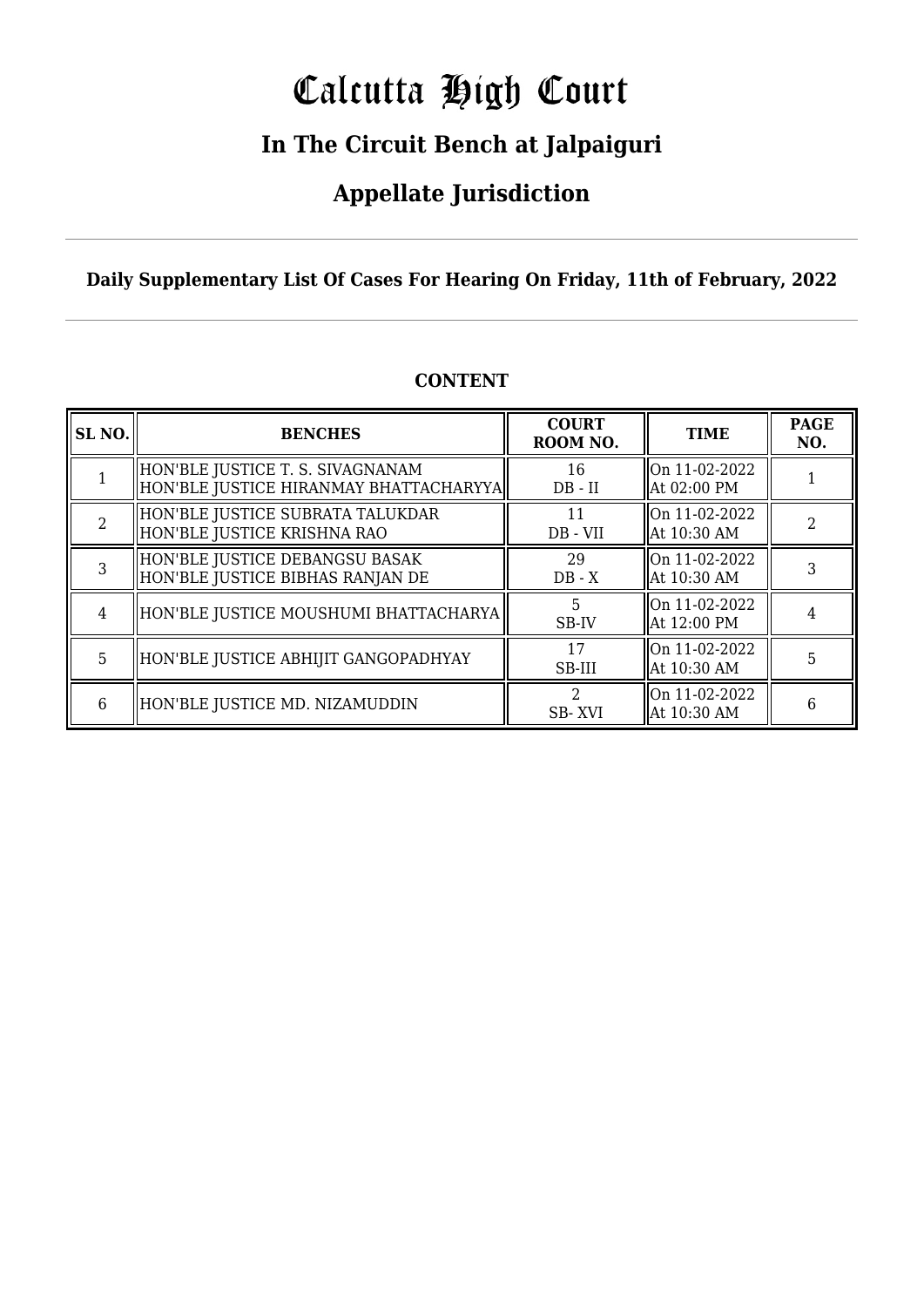

**DAILY CAUSELIST For Friday The 11th February 2022**

**COURT NO. 16**

**DIVISION BENCH (DB - II)**

**AT 2:00 PM**

**HON'BLE JUSTICE T. S. SIVAGNANAM HON'BLE JUSTICE HIRANMAY BHATTACHARYYA (VIA VIDEO CONFERENCE)**

**FROM PRINCIPAL BENCH**

**SPECIAL NOTE : MATTERS WILL BE TAKEN UP AFTER REGULAR MATTERS**

#### **FOR ADMISSION**

| 1 | MAT/10/2022                                                          | UNION OF INDIA AND ORS<br>VS<br>KAUSHIK SAHA AND ANR                                      | <b>TAPAN BHANJA</b> |
|---|----------------------------------------------------------------------|-------------------------------------------------------------------------------------------|---------------------|
|   | IA NO: CAN/1/2022                                                    |                                                                                           |                     |
| 2 | MAT/11/2022                                                          | UNION OF INDIA AND ORS<br>VS<br>WHOLE LEAF TOBACCO<br>VENTURES PRIVATE<br>LIMITED AND ORS | TAPAN BHANJA        |
|   | $H$ $\Lambda$ $D$ $\Lambda$ $\Lambda$ $H$ $H$ $P$ $\Lambda$ $\Omega$ |                                                                                           |                     |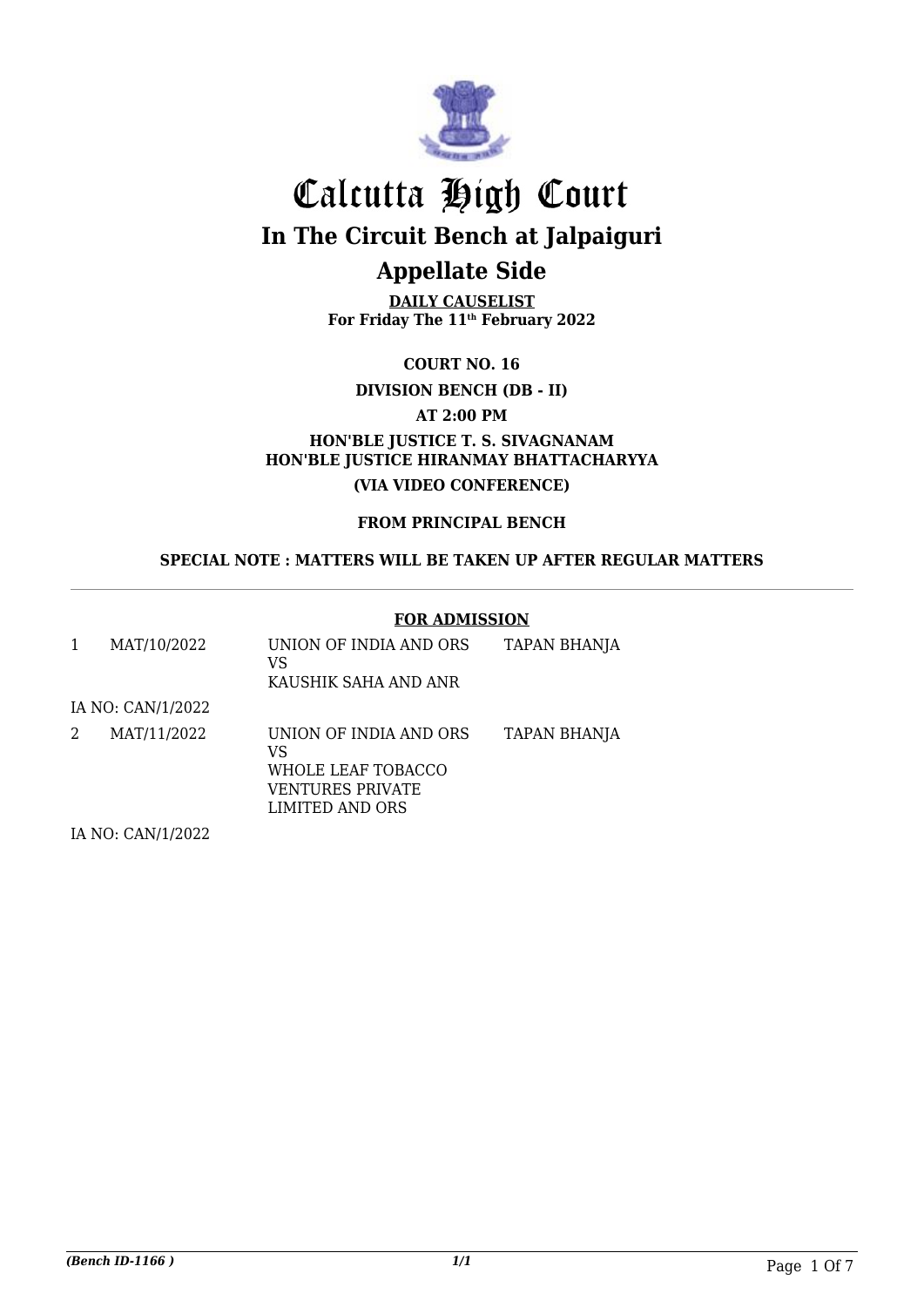

**DAILY CAUSELIST For Friday The 11th February 2022**

**COURT NO. 11 DIVISION BENCH (DB - VII)**

**AT 10:30 AM**

**HON'BLE JUSTICE SUBRATA TALUKDAR HON'BLE JUSTICE KRISHNA RAO (VIA VIDEO CONFERENCE)**

**FROM PRINCIPAL BENCH**

#### **APPLICATION**

1 MAT/19/2021 [GR. - VI] COL. NIKHIL PAREEK VS UNION OF INDIA AND ORS.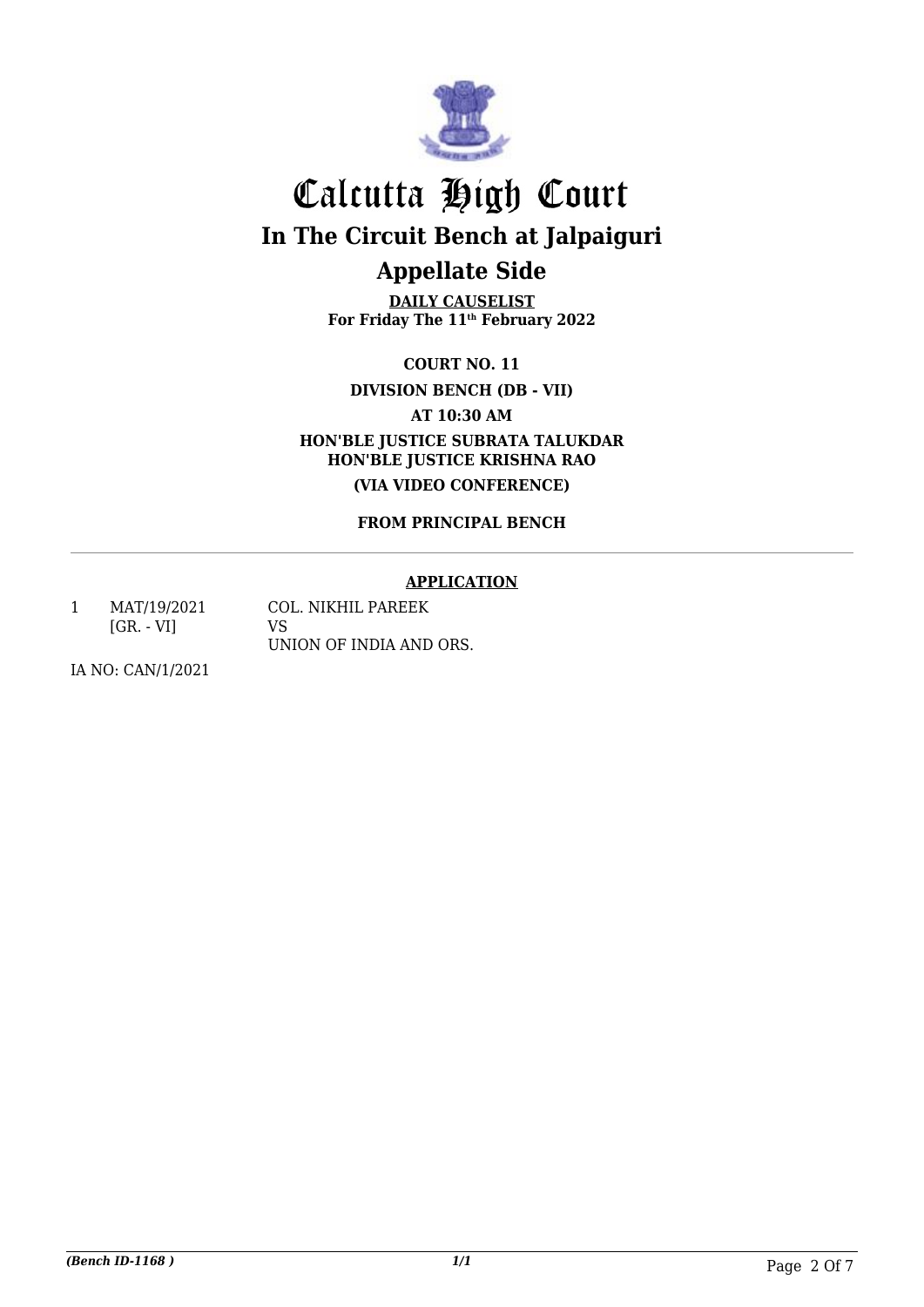

**DAILY CAUSELIST For Friday The 11th February 2022**

**COURT NO. 29**

**DIVISION BENCH (DB - X)**

**AT 10:30 AM**

**HON'BLE JUSTICE DEBANGSU BASAK HON'BLE JUSTICE BIBHAS RANJAN DE (VIA VIDEO CONFERENCE)**

**FROM PRINCIPAL BENCH**

#### **APPLICATION FOR ANTICIPATORY BAIL**

|        | CRM(A)/93/2022 | BHARATI DAS AND ANR<br>VS<br>State of West Bengal            | MADHUSHRI DUTTA |
|--------|----------------|--------------------------------------------------------------|-----------------|
|        |                | <b>APPLICATION FOR BAIL</b>                                  |                 |
| $\sim$ | 2715271170000  | $\overline{m}$ , difficient is a difficult of $\overline{m}$ |                 |

2 CRM(DB)/47/2022 TARIFUL HAQUE@RUBEL VS State of West Bengal JEENIA RUDRA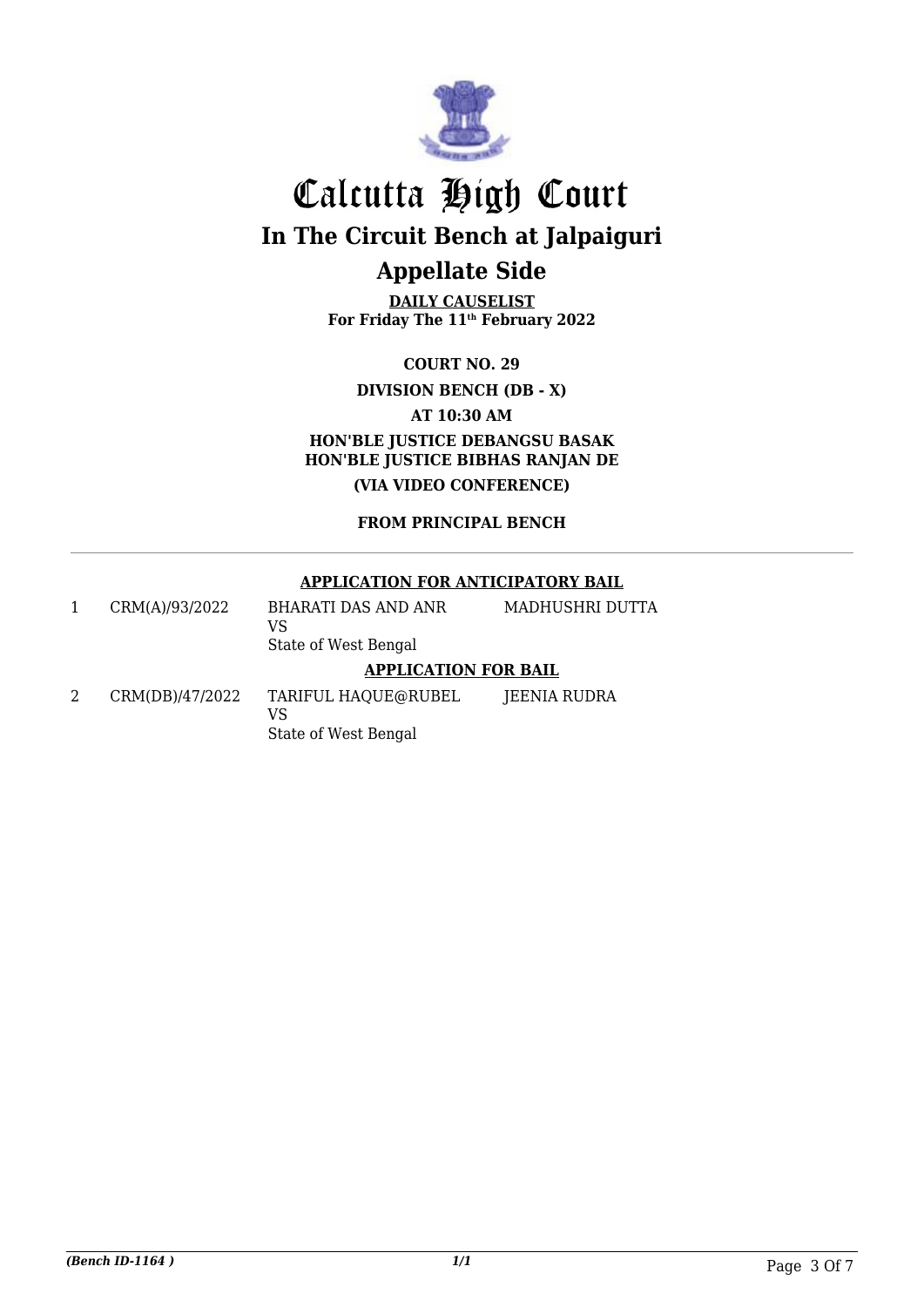

**DAILY CAUSELIST For Friday The 11th February 2022**

**COURT NO. 5 SINGLE BENCH (SB-IV) AT 12:00 PM HON'BLE JUSTICE MOUSHUMI BHATTACHARYA (VIA VIDEO CONFERENCE)**

#### **FROM PRINCIPAL BENCH**

#### **NEW MOTION**

| 1  | WPA/282/2022 | NIKHIL BANDU SARKAR<br>VS<br>STATE OF WEST BENGAL<br>AND ORS.            | <b>ASHOK HALDER</b>             |
|----|--------------|--------------------------------------------------------------------------|---------------------------------|
| 2  | WPA/285/2022 | AKRAMUL PATOWARI<br>VS<br>STATE OF WEST BENGAL<br>AND ORS.               | SIBANGI<br><b>CHATTOPADHYAY</b> |
|    |              | <b>CONTEMPT APPLICATION</b>                                              |                                 |
| 3  | CPAN/71/2021 | SUDHAKAR CHAKRABORTY<br>VS<br>NILANJANA DASGUPTA                         | KUMAR SHANTANU                  |
| in | WPA/72/2021  | SUDHAKAR CHAKRABORTY<br>VS<br>THE STATE OF WEST<br><b>BENGAL AND ORS</b> | <b>KUMAR SHANTANU</b>           |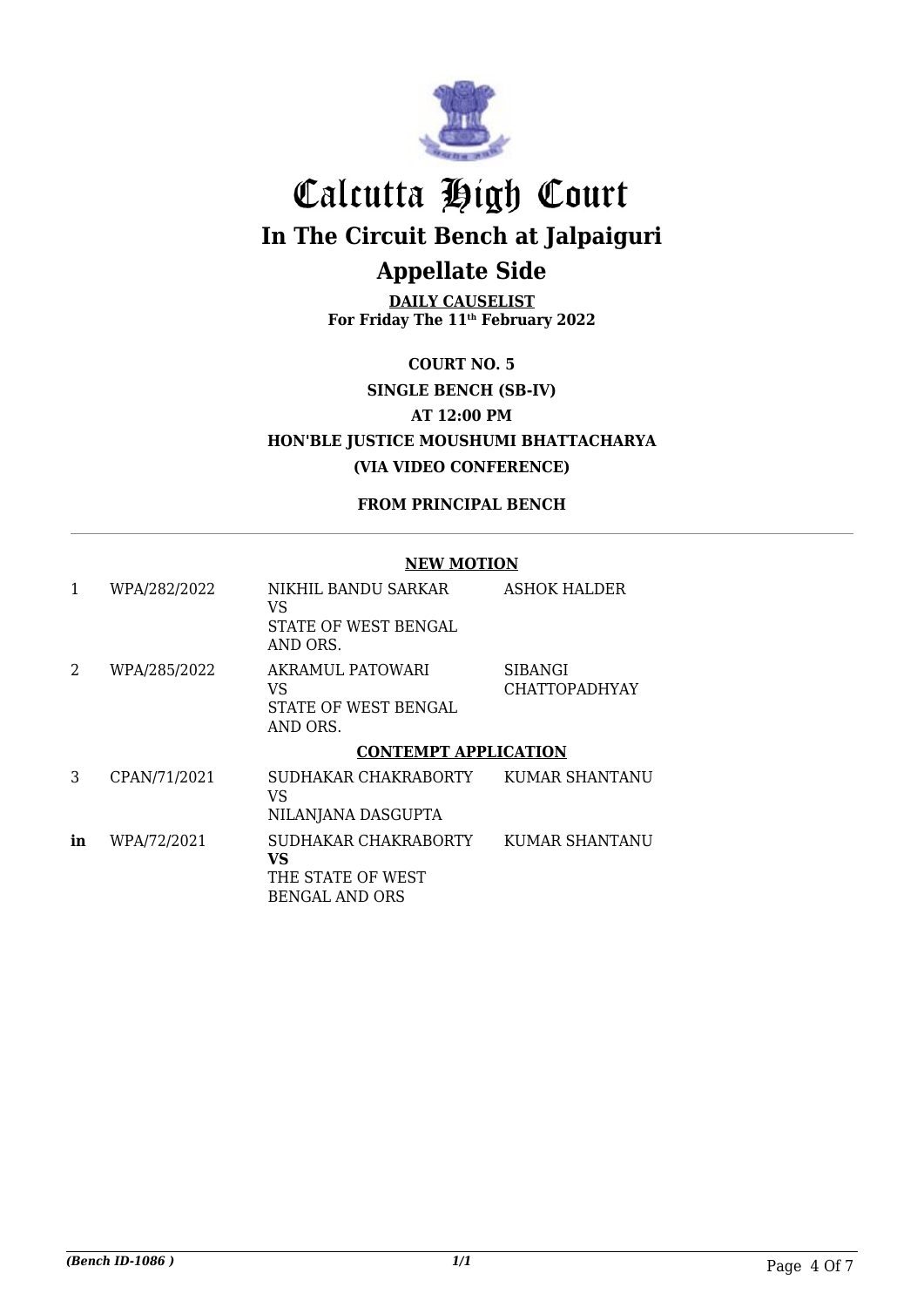

**DAILY CAUSELIST For Friday The 11th February 2022**

**COURT NO. 17 SINGLE BENCH (SB- XI) AT 10:30 AM HON'BLE JUSTICE ABHIJIT GANGOPADHYAY (VIA VIDEO CONFERENCE)**

**FROM PRINCIPAL BENCH**

#### **NEW MOTION**

| $\mathbf{1}$ | WPA/279/2022 | <b>SMT SASWATI DUTTA</b><br>VS<br>STATE OF WEST BENGAL<br>AND ORS.     | SK IMTIAJ UDDIN       |
|--------------|--------------|------------------------------------------------------------------------|-----------------------|
| 2            | WPA/280/2022 | KRISHNA KUMAR JHA<br>VS<br>STATE OF WEST BENGAL<br>AND ORS.            | SK IMTIAZ UDDIN       |
| 3            | WPA/300/2022 | RAJENDRA NATH ROY<br>VS.<br>STATE OF WEST BENGAL<br>AND ORS.           | <b>IMDADUL BISWAS</b> |
| 4            | WPA/301/2022 | <b>MANMOHAN ROY</b><br>VS<br>STATE OF WEST BENGAL<br>AND ORS.          | <b>IMDADUL BISWAS</b> |
| 5            | WPA/302/2022 | BHAGIRATH CHANDRA ROY<br><b>VS</b><br>STATE OF WEST BENGAL<br>AND ORS. | <b>IMDADUL BISWAS</b> |
| 6            | WPA/303/2022 | JAGADISH CHANDRA ROY<br>VS<br>STATE OF WEST BENGAL<br>AND ORS.         | <b>IMDADUL BISWAS</b> |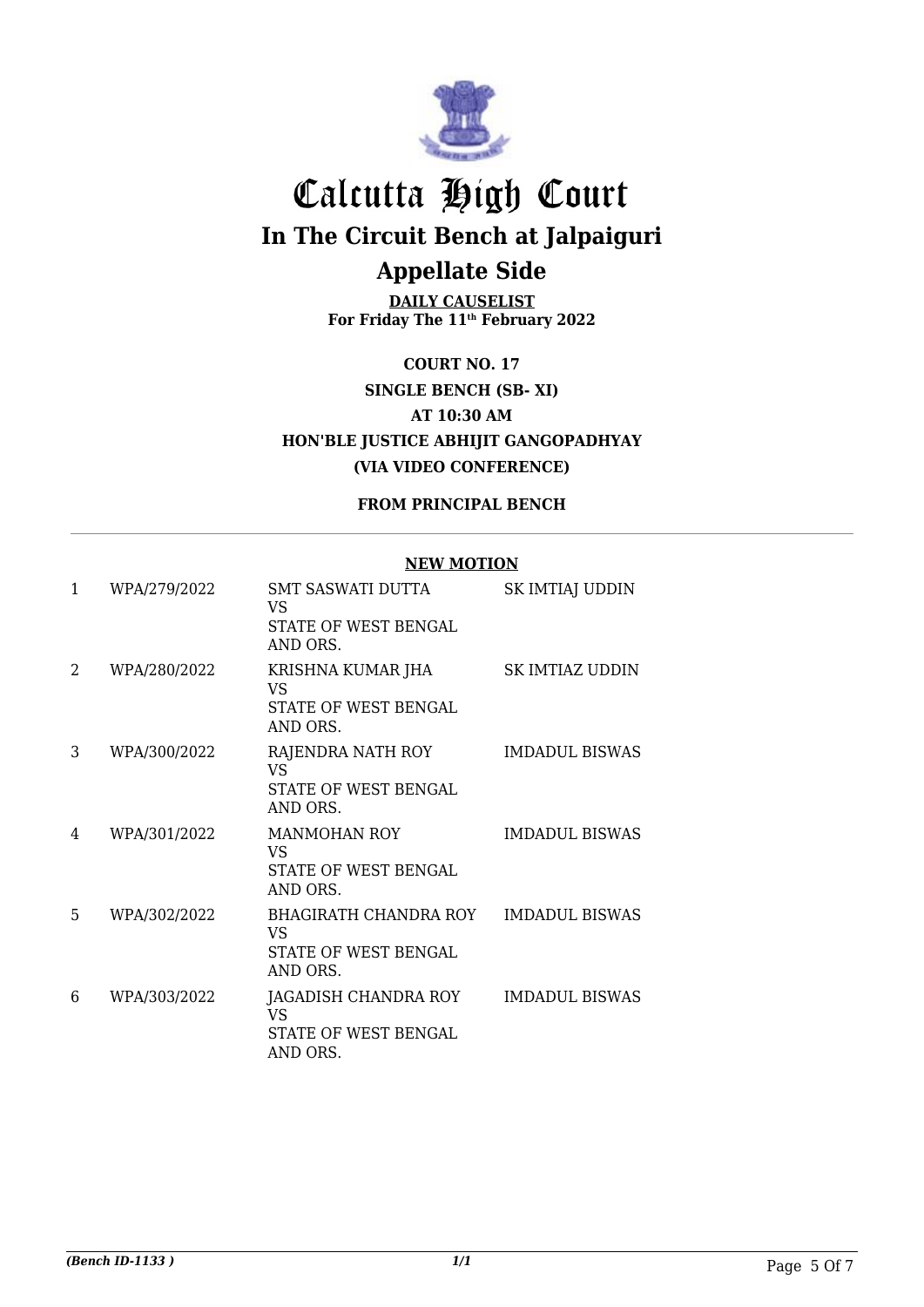

**DAILY CAUSELIST For Friday The 11th February 2022**

**COURT NO. 2 SINGLE BENCH (SB- XVI) AT 10:30 AM HON'BLE JUSTICE MD. NIZAMUDDIN (VIA VIDEO CONFERENCE)**

**FROM PRINCIPAL BENCH**

#### **NEW MOTION**

| $\mathbf{1}$ | WPA/56/2022<br>[N.T.W.]      | M/S AL RODS PRIVATE<br>LIMITED AND ANR<br><b>VS</b><br><b>ASSISTANT</b><br><b>COMMISSIONER OF</b><br>REVENUE STATE TAX          | KALLAL GHOSH                |
|--------------|------------------------------|---------------------------------------------------------------------------------------------------------------------------------|-----------------------------|
| 2            | WPA/297/2022<br>[N.T.W.]     | PRECIOUS TRADE LINK PVT<br>LTD AND ANR<br>VS<br>ASST COMMISSIONER OF<br>STATE TAX, NORTH<br>BENGAL , ALIPURDUAR<br>ZONE AND ORS | <b>ABHIJIT DAS</b>          |
| 3            | WPA/281/2022<br>[21.02.2022] | JAGDISH DAS<br>VS<br>Union of India AND ORS                                                                                     | <b>SHANKAR</b><br>MUKHERJEE |
|              |                              | <b>MOTION</b>                                                                                                                   |                             |
| 4            | WPA/1744/2021                | NIPIKA AGARWAL<br>VS<br><b>ASSISTANT</b><br><b>COMMISSIONER OF STATE</b><br>TAX, COOCH BEHAR<br><b>CHARGE AND ORS</b>           | RAJKUMAR BANERJEE           |